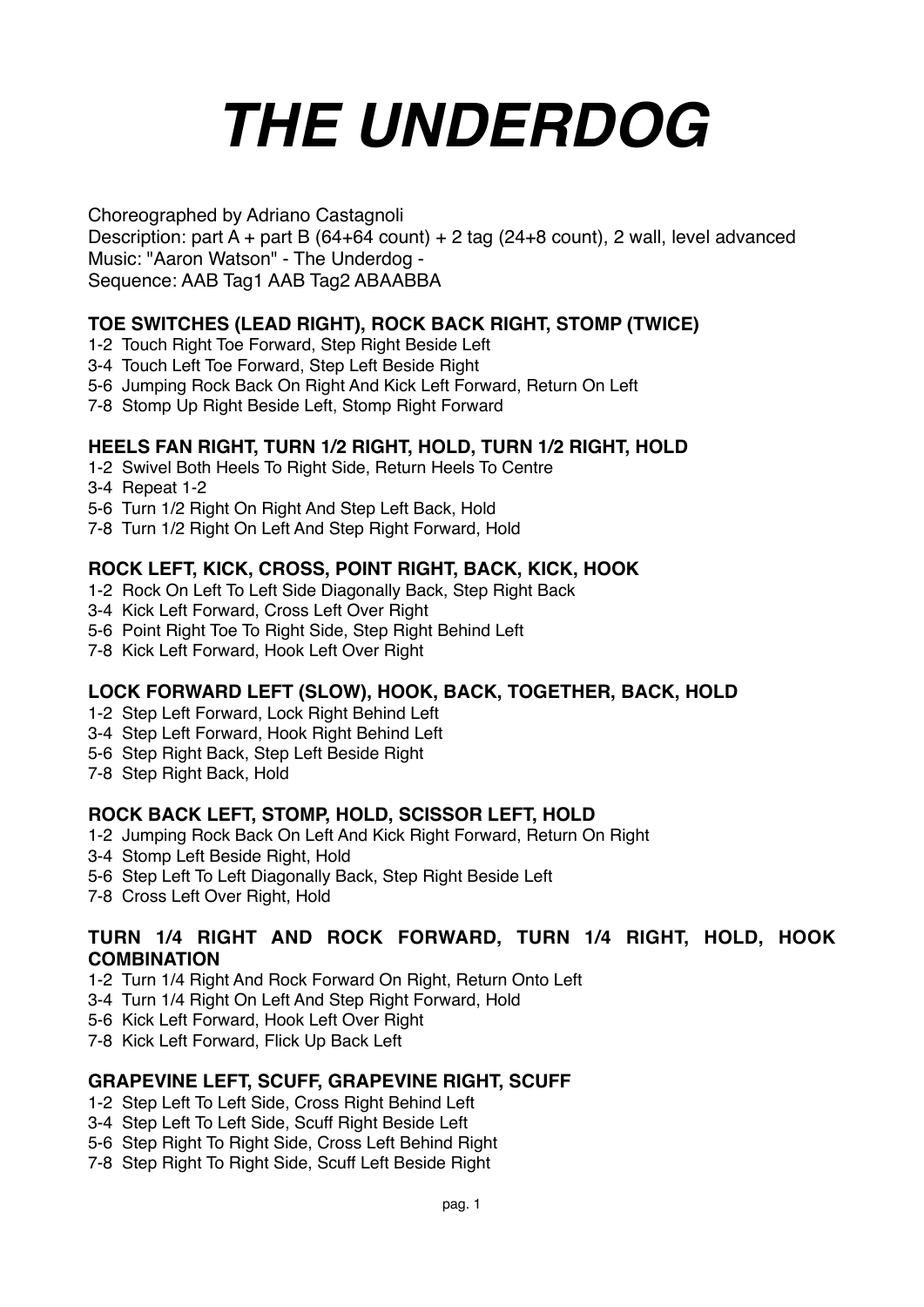# **PIVOT 1/2 RIGHT, TURN 1/2 RIGHT, HOLD, TURN 1/2 RIGHT, HOLD, STOMP, HOLD**

- 1-2 Step Left Forward, Pivot 1/2 Turn Right
- 3-4 Turn 1/2 Right On Right And Step Left Back, Hold
- 5-6 Turn 1/2 Right On Left And Step Right Forward, Hold
- 7-8 Stomp Left Beside Right, Hold

# **PART B**

## **KICK, JUMPING TURN 1/2 LEFT WITH JAZZ BOX RIGHT AND LEFT, CROSS**

- 1-2 Kick Right Forward, Started Turn 1/2 Left Jumping Cross Right Over Left
- 3-4 Step Left Back And Kick Right Forward, Kick Left Forward
- 5-6 Finished 1/2 Turn Left And Cross Left Over Right, Kick Left Forward
- 7-8 Step Left To Left And Kick Right Forward, Cross Right Over Left And Hook Left Behind Right

## **JUMP BACK AND KICK, ROCK BACK, SCUFF, RIGHT SIDE, 2 STOMP, HOOK**

- 1-2 Jumping Rock Back On Left, Rock Back On Right And Kick Left Forward
- 3-4 Return Onto Left, Scuff Right Beside Left
- 5-6 Step Right To Right Side, Stomp Up Left Beside Right
- 7-8 Stomp Left To Left Side, Hook Right Behind Left

# **WEAVE RIGHT, TURN 1/4 RIGHT AND ROCK FORWARD, TURN 1/2 RIGHT, STOMP**

- 1-2 Step Right To Right Side, Cross Left Behind Right
- 3-4 Step Right To Right Diagonally Back, Cross Right Over Left
- 5-6 Turn 1/4 Right And Rock Forward On Right, Return Onto Left
- 7-8 Turn 1/2 Right On Left And Step Right Forward, Stomp Left Beside Right

#### **SWIVEL LEFT FOOT (TOE, HEEL), TURN 1/4 LEFT, STOMP, SWIVEL RIGHT FOOT (TOE, HEEL, TOE), STOMP UP**

- 1-2 Fan Left Toe Out To Left Side, Fan Left Heel Out To Left Side
- 3-4 Fan Left Toe Out To Left Side And Turn 1/4 Left, Stomp Right Beside Left
- 5-6 Fan Right Toe Out To Right Side, Fan Right Heel Out To Right Side
- 7-8 Fan Right Toe Out To Right Side, Stomp Up Left Beside Right

# **LEFT SIDE, STOMP UP, RIGHT SIDE, SCUFF, GRAPEVINE LEFT 1/4 TURN, HOLD**

- 1-2 Step Left To Left Side, Stomp Up Right Beside Left
- 3-4 Step Right To Right Side, Scuff Left Beside Right
- 5-6 Step Left To Left Side, Cross Right Behind Left
- 7-8 Step Left Forward And Turn 1/4 Left, Hold

#### **PIVOT 1/2 LEFT, TURN 1/4 LEFT, HOLD, ROCK BACK LEFT, STOMP (TWICE)**

- 1-2 Step Right Forward, Pivot 1/2 Turn Left
- 3-4 Turn 1/4 Left On Left And Step Right Back, Hold
- 5-6 Jumping Rock Back On Left And Kick Right Forward, Return Onto Right
- 7-8 Stomp Up Left Beside Right, Stomp Left Forward

#### **HOOK COMBINATION, TOUCH HEEL, STEP, KICK, STOMP**

- 1-2 Kick Right Forward, Hook Right Over Left
- 3-4 Kick Right Forward, Touch Right Toe Back
- 5-6 Touch Right Heel Forward, Step Right On Place (Weight On It)
- 7-8 Kick Left Forward, Stomp Left Forward